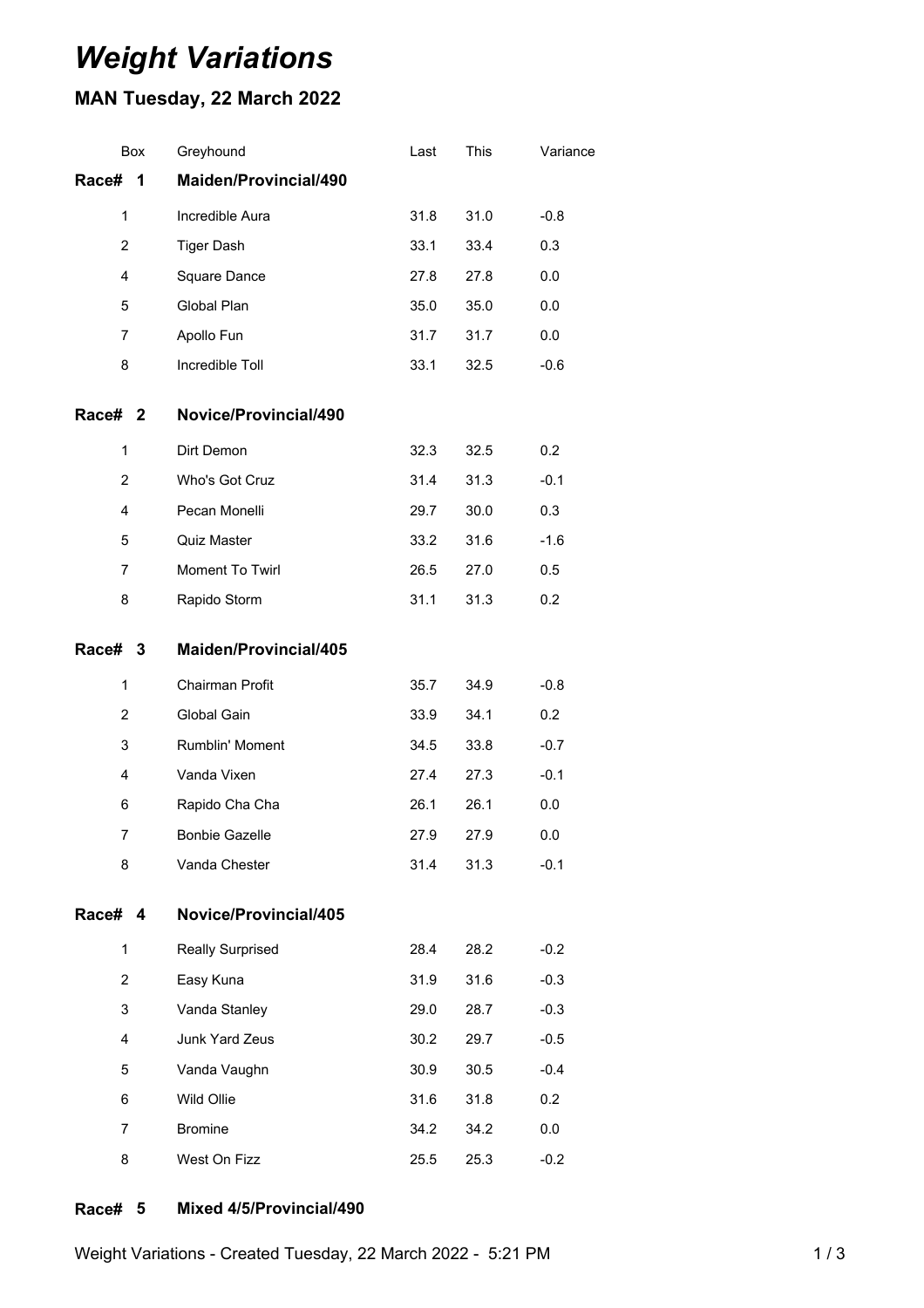### **MAN Tuesday, 22 March 2022**

|                | Box                                                 | Greyhound                                | Last | This | Variance |
|----------------|-----------------------------------------------------|------------------------------------------|------|------|----------|
| $\mathbf{1}$   |                                                     | <b>Entry Level</b>                       | 34.7 | 34.6 | $-0.1$   |
| 2              |                                                     | <b>Tyson Rocks</b>                       | 35.0 | 35.5 | 0.5      |
| 3              |                                                     | Major Gilbert                            | 33.2 | 33.2 | 0.0      |
| 5              |                                                     | Wood Fire                                | 31.7 | 31.7 | 0.0      |
| 6              |                                                     | Patches Colour                           | 33.4 | 32.9 | $-0.5$   |
| 7              |                                                     | All Spiked Up                            | 35.4 | 35.4 | 0.0      |
| 8              |                                                     | <b>Blue Cache</b>                        | 29.3 | 29.3 | 0.0      |
| Race# 6        |                                                     | Grade 5 Series (Heat)/Provincial/405 (1) |      |      |          |
| 1              |                                                     | Uptown Fun                               | 27.9 | 27.9 | 0.0      |
| 2              |                                                     | Sassy Blade                              | 29.8 | 29.7 | $-0.1$   |
| 3              |                                                     | Zulu Gladiator                           | 30.6 | 30.4 | $-0.2$   |
| 4              |                                                     | Cosmic Fernando                          | 27.7 | 27.6 | $-0.1$   |
| 5              |                                                     | Free And Easy                            | 32.6 | 32.4 | $-0.2$   |
| 6              |                                                     | <b>Bad Desire</b>                        | 34.2 | 34.5 | 0.3      |
| 7              |                                                     | West On Harmony                          | 28.8 | 28.9 | 0.1      |
|                | Race# 7<br>Grade 5 Series (Heat)/Provincial/405 (2) |                                          |      |      |          |
| $\mathbf 1$    |                                                     | Herman Munster                           | 33.5 | 33.5 | 0.0      |
| $\overline{2}$ |                                                     | Incredible Hulk                          | 33.9 | 33.5 | $-0.4$   |
| 3              |                                                     | Record Me                                | 31.6 | 31.7 | 0.1      |
| 4              |                                                     | West On True                             | 31.8 | 32.6 | 0.8      |
| 6              |                                                     | Slingshot Tiller                         | 23.7 | 23.7 | 0.0      |
| 7              |                                                     | Cosmic Typhoon                           | 32.2 | 32.2 | 0.0      |
| 8              |                                                     | My Mate Danno                            | 34.6 | 34.8 | 0.2      |
| Race# 8        |                                                     | Grade 5 Series (Heat)/Provincial/405 (3) |      |      |          |
| 1              |                                                     | <b>Forced Entry</b>                      | 26.0 | 26.2 | 0.2      |
| $\overline{2}$ |                                                     | Pad Up Boone                             | 30.7 | 30.5 | $-0.2$   |
| 3              |                                                     | Fast Food Junkie                         | 32.0 | 32.3 | 0.3      |
| 5              |                                                     | Initial It                               | 29.7 | 29.8 | 0.1      |
| 6              |                                                     | We're All Cut                            | 29.1 | 29.3 | 0.2      |
| 7              |                                                     | Herekino Fun                             | 29.6 | 29.8 | 0.2      |
| 8              |                                                     | Bondi Monelli                            | 25.1 | 24.9 | $-0.2$   |
| Race# 9        |                                                     | Grade 5 Series (Heat)/Provincial/405 (4) |      |      |          |
| 2              |                                                     | West On Spice                            | 29.3 | 29.4 | 0.1      |
| 3              |                                                     | Close Contact                            | 31.4 | 31.7 | 0.3      |